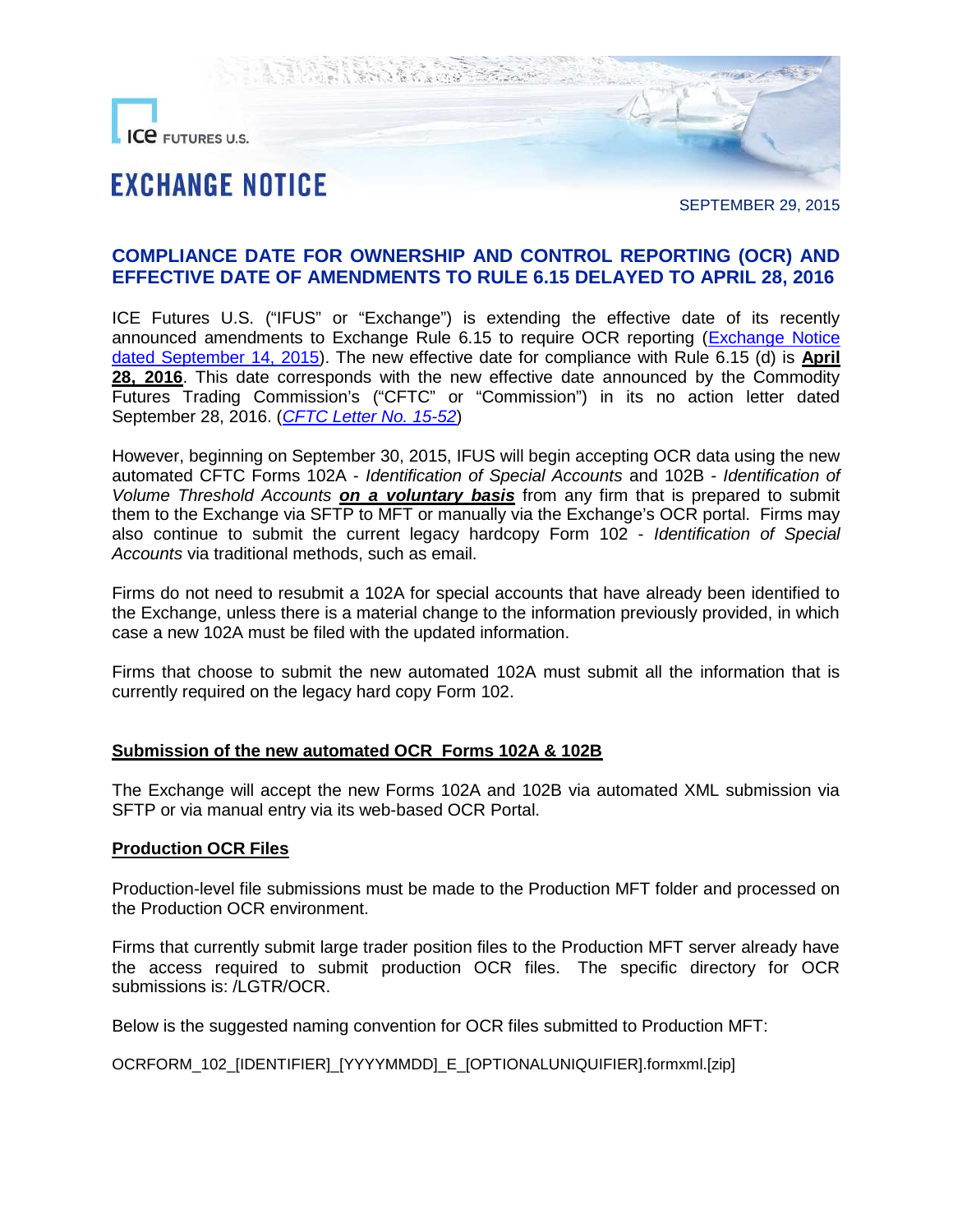

SEPTEMBER 29, 2015

## **OCR Test Files**

Firms that are not ready to submit production level OCR data, may continue to submit test files to the Exchange though the UAT (User Acceptance Testing) MFT environment. The Exchange will continue to provide automated validation feedback messages regarding potential errors via email.

Firms that wish to submit test files or additional test files to the Exchange prior to the April 28, 2016 effective date must submit them to the UAT MFT environment.

Below is the suggested naming convention for OCR test files submitted to UAT MFT:

OCRFORM\_102\_[IDENTIFIER]\_[YYYYMMDD]\_E\_[TEST][OPTIONALUNIQUIFIER].formxml.[zip]

Any firm that does not currently have access to either the Production or UAT MFT server, and needs access for OCR reporting or testing purposes, should send an email to [Compliance-](mailto:Compliance-OCR-Reporting@theice.com)[OCR-Reporting@theice.com](mailto:Compliance-OCR-Reporting@theice.com) to request access.

### **OCR Portal**

As an alternative to automated SFTP submission of OCR information to the Exchange, firms may utilize the Exchange's OCR Portal for manual submission of the required OCR data. The OCR portal is currently available for the manual submission of Production Forms 102A and 102B.

Firms interested in testing manual submissions or updates via the OCR Portal can make those test submissions to the UAT OCR Portal.

Firms needing access to either the Production or UAT OCR Portal should send an email request for access to: [Compliance-OCR-Reporting@theice.com](mailto:Compliance-OCR-Reporting@theice.com).

Once access is granted, the Production OCR Portal is accessible by going to [https://www.theice.com](https://www.theice.com/), selecting the "Login" link, and selecting "OCR" from the drop-down. The UAT OCR Portal is accessible in the same fashion at [https://uat1.theice.com](https://uat1.theice.com/).

As mentioned above, the amendment to Exchange Rule 6.15 below which adds paragraph (d) requiring OCR submissions to the Exchange will become effective on **April 28, 2016**.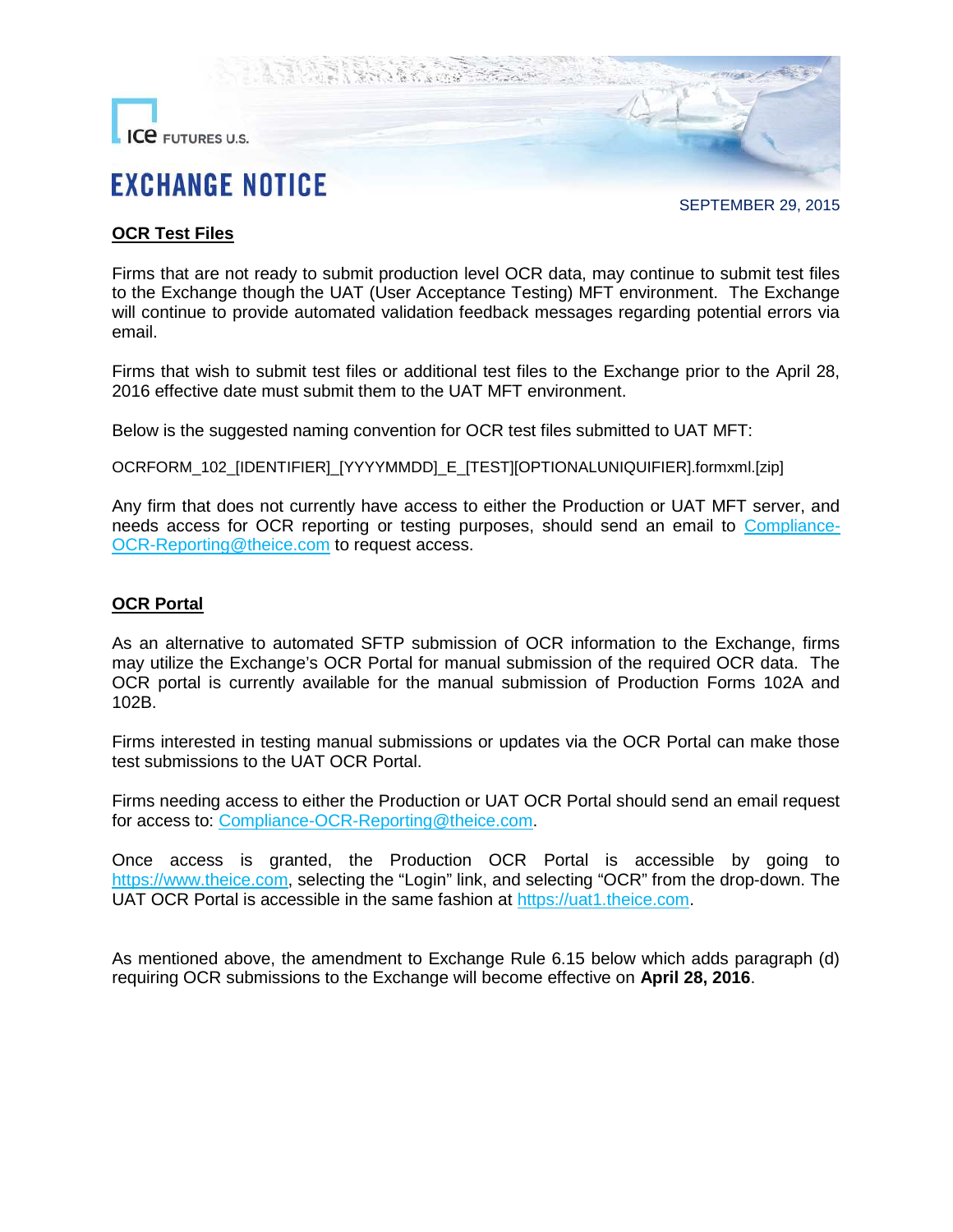

SEPTEMBER 29, 2015

### **Rule 6.15. Reportable Positions and Daily Reports**

(a) Clearing Members, Carrying Members and foreign brokers which hold, control, or carry for any Customer a reportable position, as such term is defined by the Act and the Regulations thereunder, shall submit to the Exchange daily reports with respect to such positions containing the information that is required to be reported to the Commission in the same form as prescribed by the Commission, unless otherwise specified by the Exchange.

(b) Without limiting any provisions of the Rules, Clearing Members, Carrying Members and foreign brokers shall provide such additional information with respect to positions in Futures and Option Contracts and the ownership of such positions as may be requested by the Exchange.

(c) In the case where a long and short position in the same delivery month is carried for a Customer by a Firm that is not a Clearing Member, it shall be the responsibility of the Carrying Member to advise the Clearing Member that the long and short position is for the account of the same customer.

(d) Submission of account Ownership and Control Reporting ("OCR") information to the Exchange

- **(1)** Clearing Members, Carrying Members and foreign brokers which hold, control, or carry for any Customer a special account as such term is defined by the Commission must submit to the Exchange either by electronic submission via secure FTP or by manual entry through the Exchange OCR Portal, information identifying the ownership and control of each special account and all trading accounts related to each such special account, using CFTC Form 102A - Identification of a Special Account after the account reaches or exceeds the applicable reportable position level prescribed by the Commission, *provided, however,* that if the reportable position level prescribed by the Exchange is lower than the corresponding CFTC reportable level for a product, such Form 102A must be filed with the Exchange when the position in a special account reaches or exceeds the Exchange prescribed reporting level. Such submission shall be made in accordance with the timing and other requirements specified in subparagraph (3) hereof.
- **(2)** A Clearing Member which holds or carries for itself or any Customer a reportable volume threshold account, as such term is defined by the Commission, must submit to the Exchange either by electronic submission via secure FTP or by manual entry through the Exchange OCR Portal, information identifying the ownership and control of the volume threshold account using CFTC Form 102B - Identification of a Volume Threshold Account, after an account reaches the reportable volume trading level as prescribed by the Commission. Such submission shall be made in accordance with the timing and other requirements specified in subparagraph (3) hereof.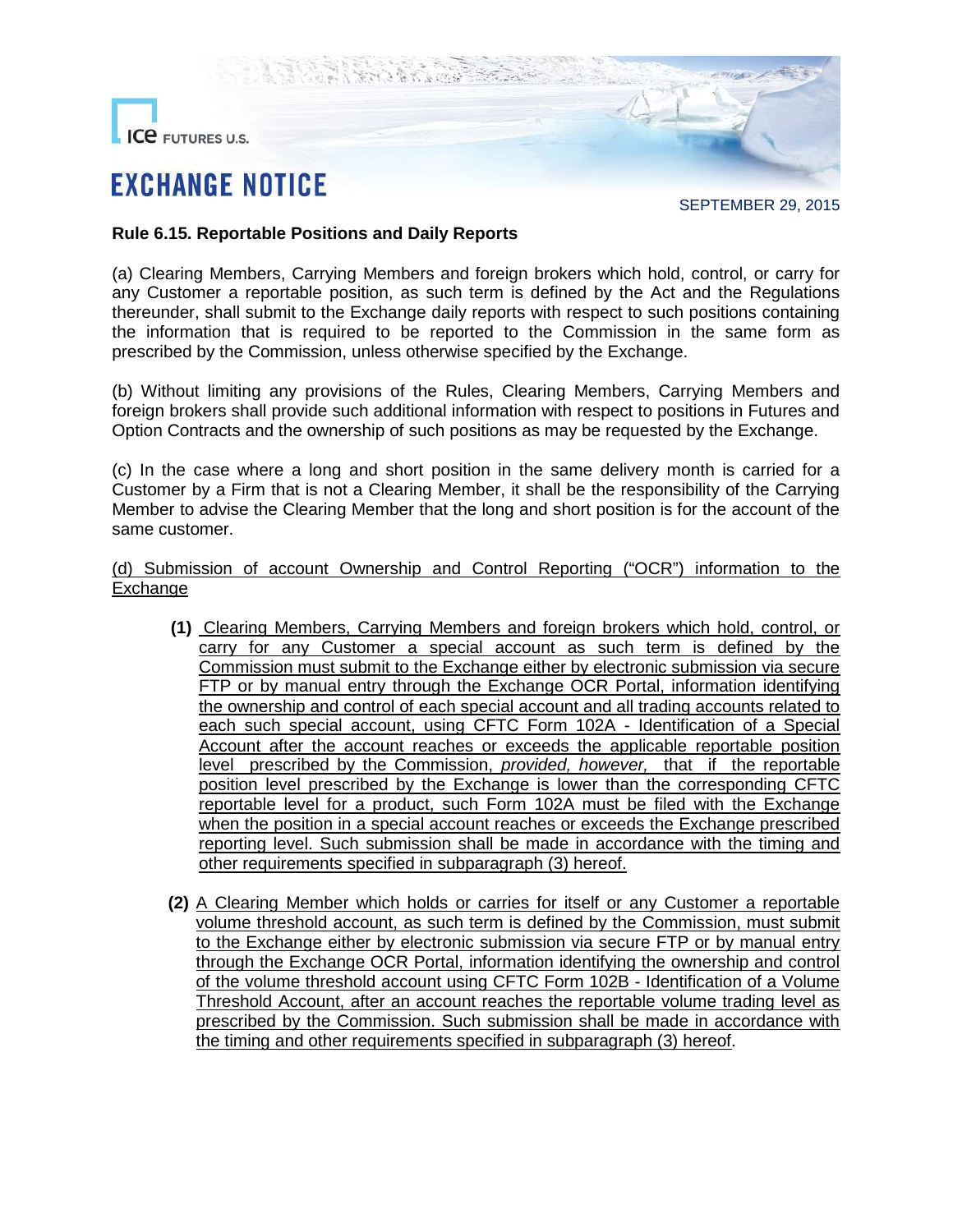

### SEPTEMBER 29, 2015

**(3)** At a minimum, information regarding the names and addresses of the owner(s) and controller(s), account number and account type for each special account and each volume threshold account shall be submitted to the Exchange by the close of business on the Business Day following the date on which the special account or volume threshold account, as applicable, reached or exceeded the applicable reportable level, and all supplemental information shall be submitted no later than the close of business on the third Business Day following the date on which the account reached or exceeded the applicable reportable level. All information shall be submitted to the Exchange in the same format as prescribed by the Commission.

(4) Clearing Members, Carrying Members and foreign brokers shall update any information submitted by them via Forms 102A and 102B whenever such information changes or becomes inaccurate, by submission of updated, accurate information by electronic submission via secure FTP or by manual entry through the Exchange OCR Portal, within the time frames specified in subparagraph (3) of this paragraph.

## **Form 102A - Identification of Special Account**

Starting April 28, 2016, Reporting Firms must submit to the Exchange the new electronic CFTC Form 102A which identifies the owners and controllers of special accounts, accounts controlled and all other information required on the form for each account that becomes reportable for the first time.

At a minimum, information regarding the names and addresses of the owner(s) and controller(s), the CFTC reporting number, account number and account type for each special account shall be submitted to the Exchange by the close of business on the Business Day following the date on which the special account becomes reportable. All additional Form 102A information required must be submitted no later than the close of business on the third  $(3^{rq})$ Business Day following the date on which the account became reportable.

The Exchange recognizes that in some instances there are differences between the Exchange's large trader reporting levels and the CFTC's large trader reporting thresholds. For products where the Exchange's large trader reportable levels are lower than the CFTC levels, Reporting Firms will be required to submit 102A information to the Exchange earlier than the CFTC would require. For products where the Exchange's large trader reportable levels are higher than the CFTC levels, the Exchange will accept over-reporting of accounts and will not reject files on the basis that the position reported is below the Exchange's reporting level.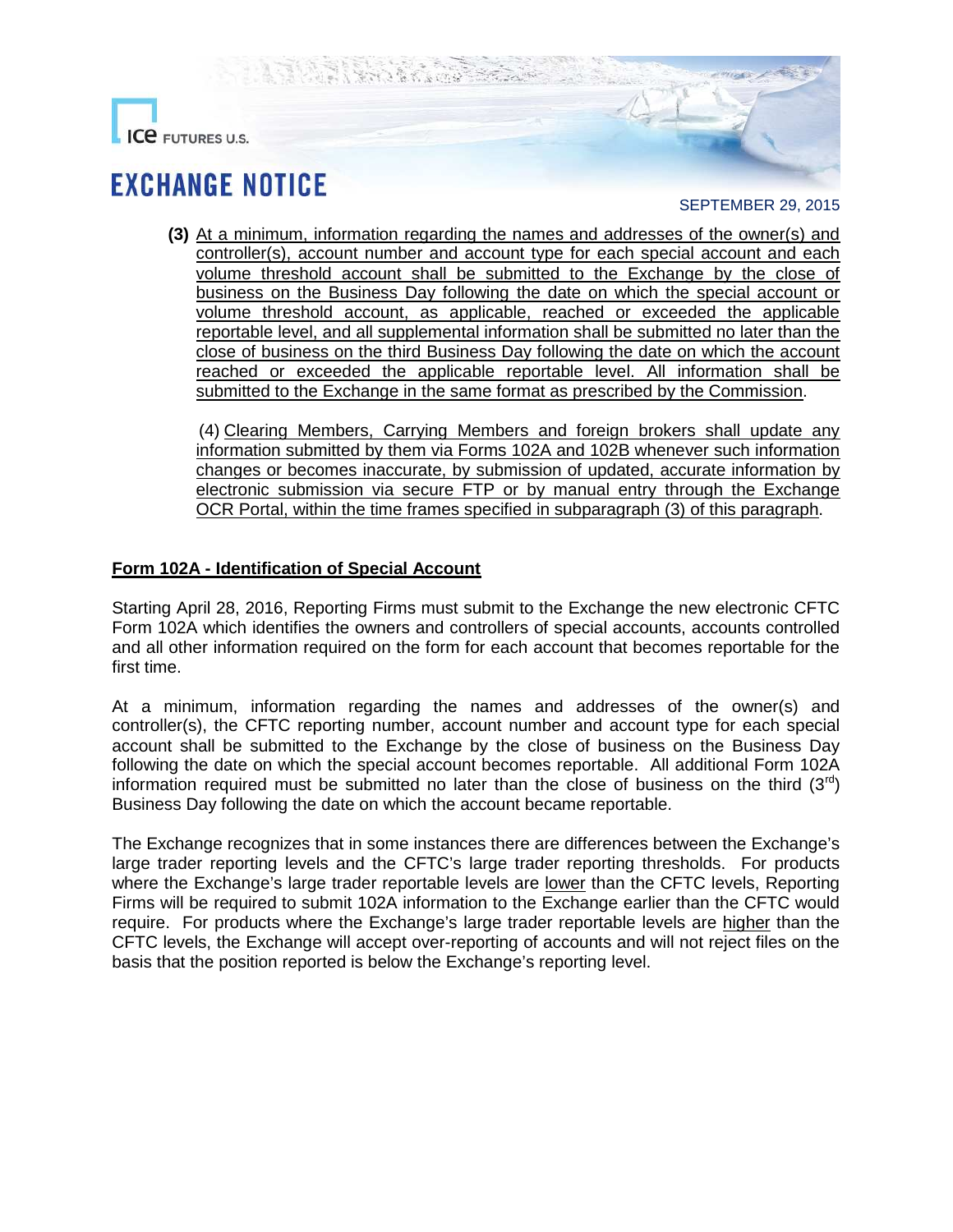

SEPTEMBER 29, 2015

### **Form 102B - Identification of Volume Threshold Account**

Beginning on April 28, 2016, Clearing Members will also be required to submit a CFTC Form 102B for any trading account that meets the volume threshold of 50 contracts in a single trading day as defined by CFTC Regulation 15.04.

At a minimum, information regarding the names and addresses of the owner(s) and controller(s), account number and account type and related special account reporting number for each volume threshold account shall be submitted to the Exchange by the close of business on the Business Day following the date on which the trading account becomes reportable. All additional Form 102B information required must be submitted no later than the close of business on the third  $(3<sup>rd</sup>)$  Business Day following the date on which the account became reportable.

Clearing Members, Carrying Members and foreign brokers are required to update any information submitted to the Exchange via Forms 102A and 102B whenever there is a material change to information previously submitted or such information becomes inaccurate. Such updates shall be submitted by electronic submission via secure FTP or by manual entry through the Exchange OCR Portal within the time frames specified in Rule 6.15 (d)(3). The Exchange may also request that firms provide updated OCR information on an as-needed basis for any account as it deems necessary.

When a Reporting Firm has notified the CFTC that a special account or volume threshold account no longer exists or has been closed, a similar notification must be provided to the Exchange's Market Regulation department at [compliance-OCR-reporting@theice.com](mailto:compliance-OCR-reporting@theice.com).